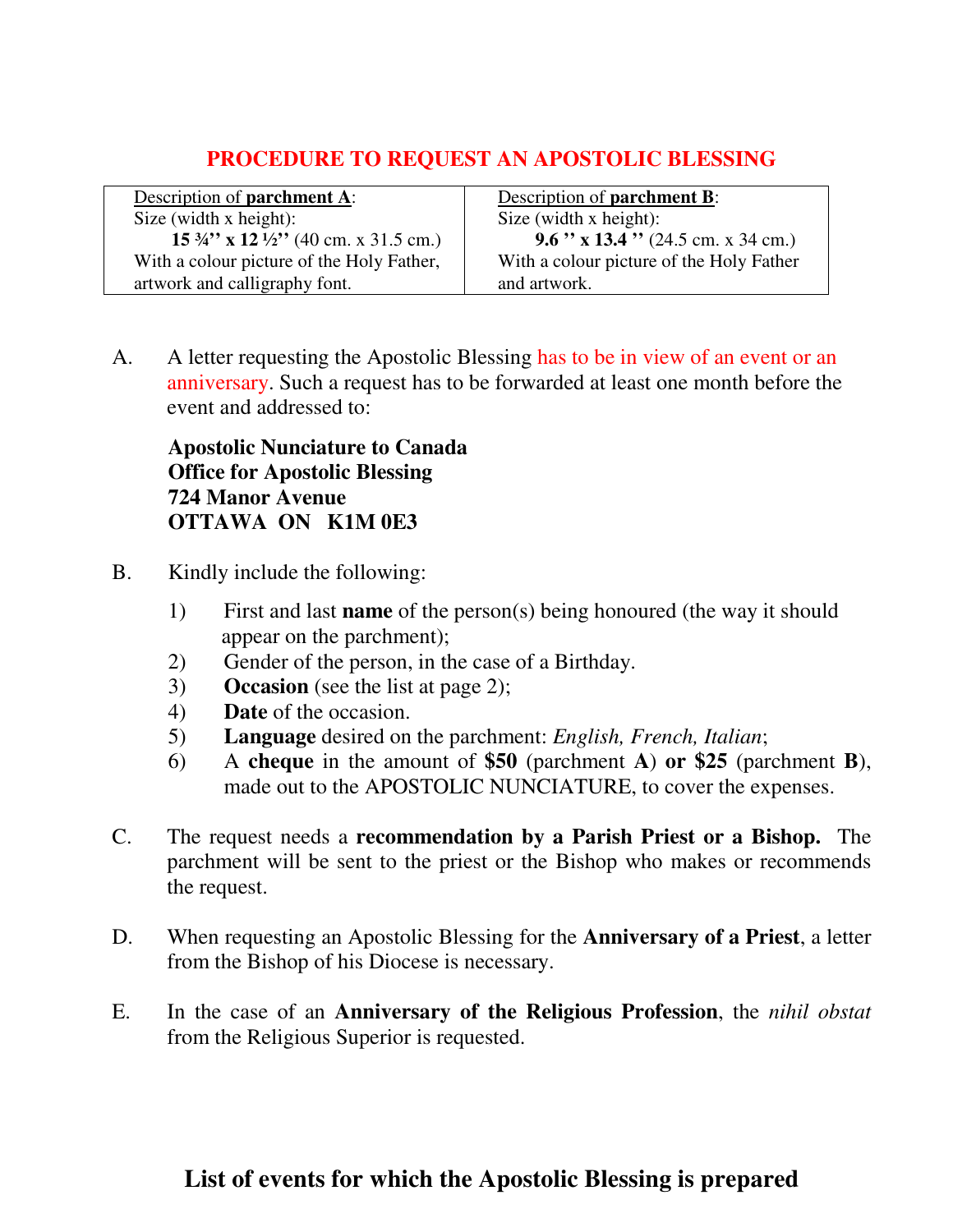An apostolic blessing is prepared on the occasion of significant events in the life of parish, of individuals and their families:

- Baptism
- First Communion
- Confirmation
- Marriages and anniversaries of marriages  $(10^{th}, 20^{th}, 25^{th}, 30^{th}, 40^{th}, 50^{th}, 55^{th},$  $60^{\text{th}}$  ...
- Priestly ordination (First Mass) and their anniversaries
- Religious profession and anniversaries  $(25<sup>th</sup>, 50<sup>th</sup>, 60<sup>th</sup> ...)$
- Ordination to the Permanent Diaconate
- Birthdays  $(18^{th}, 70^{th}, 80^{th}, 90^{th}, 100^{th}, \ldots)$
- Dedication of new churches or special anniversaries in the life of parishes or shrines
- Anniversaries of Catholics groups and associations
- For volunteers and collaborators who have served for significant period of time in the offices of the diocese or parish